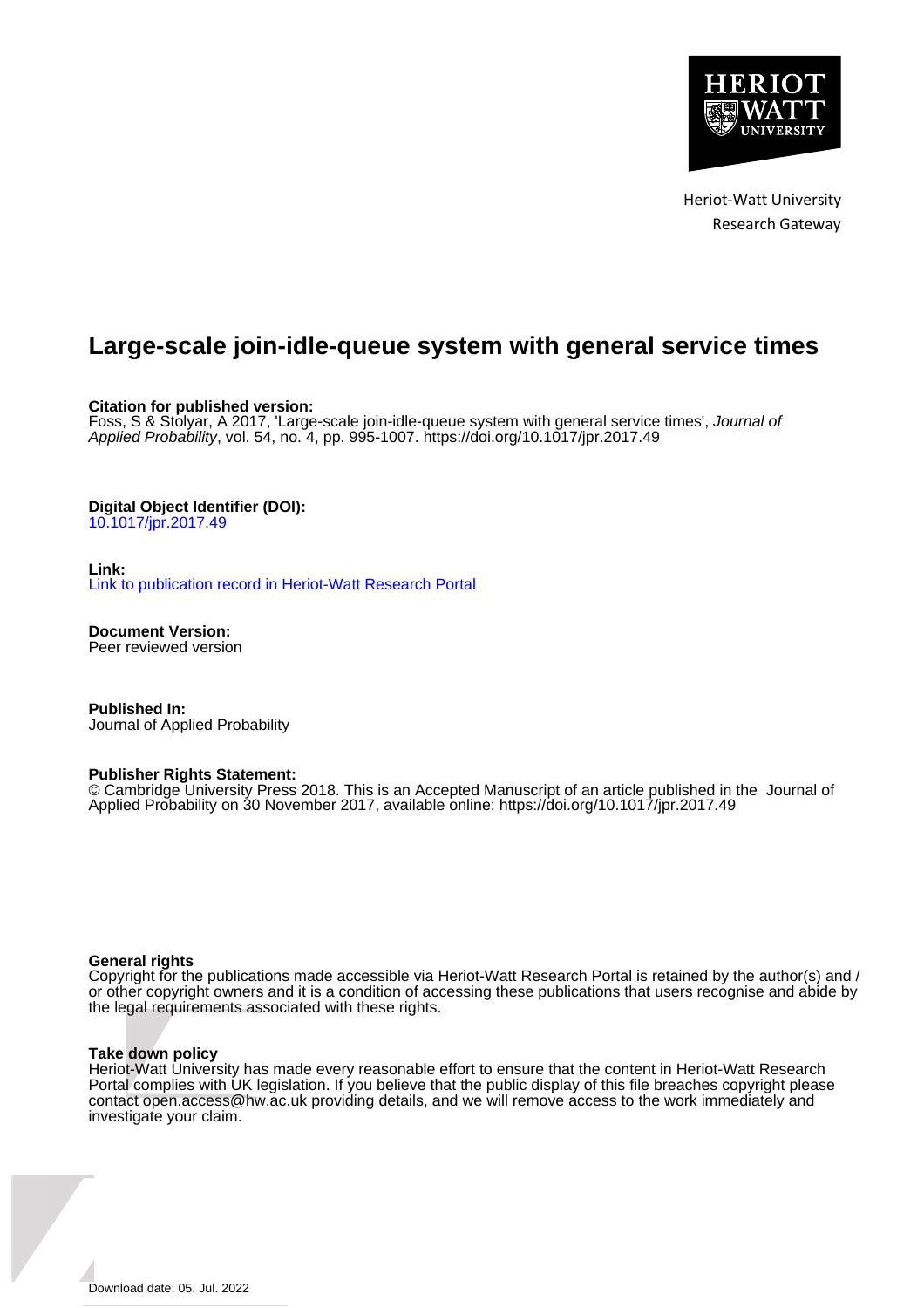# Large-scale Join-Idle-Queue system with general service times

Sergey Foss Heriot-Watt University EH14 4AS Edinburgh, UK and Novosibirsk State University s.foss@hw.ac.uk

Alexander L. Stolyar University of Illinois at Urbana-Champaign Urbana, IL 61801, USA stolyar@illinois.edu

February 15, 2017

#### Abstract

A parallel server system with  $n$  identical servers is considered. The service time distribution has a finite mean  $1/\mu$ , but otherwise is arbitrary. Arriving customers are be routed to one of the servers immediately upon arrival. Join-Idle-Queue routing algorithm is studied, under which an arriving customer is sent to an idle server, if such is available, and to a randomly uniformly chosen server, otherwise. We consider the asymptotic regime where  $n \to \infty$  and the customer input flow rate is  $\lambda n$ . Under the condition  $\lambda/\mu < 1/2$ , we prove that, as  $n \to \infty$ , the sequence of (appropriately scaled) stationary distributions concentrates at the natural equilibrium point, with the fraction of occupied servers being constant equal  $\lambda/\mu$ . In particular, this implies that the steady-state probability of an arriving customer waiting for service vanishes.

Key words and phrases: Large-scale service systems; pull-based load distribution; Join-idle-queue, load balancing; fluid limits; stationary distribution; asymptotic optimality

<span id="page-1-0"></span>AMS 2000 Subject Classification: 90B15, 60K25

## 1 Introduction

We consider a parallel server system consisting of  $n$  servers, processing a single input flow of customers. The service time of any customer by any server has the same distribution with finite mean  $1/\mu$ . Each customer has to be assigned (routed) to one of the servers immediately upon arrival. (This model is sometimes referred to as "supermarket" model.) We study a Join-Idle-Queue routing algorithm, under which an arriving customer is sent to an idle server, if such is available; if there are no idle servers, a customer is sent to one of the servers chosen uniformly at random.

We consider an asymptotic regime such that  $n \to \infty$  and the input rate is  $\lambda n$ , where the system load  $\lambda/\mu < 1$ . Thus, the system remains subcritically loaded. Under the additional assumption that the service time distribution has *decreasing hazard rate* (DHR), it is shown in [\[11\]](#page-11-0) that the following property holds.

Asymptotic optimality: As  $n \to \infty$ , the sequence of the system stationary distributions is such that the fraction of occupied servers converges to constant  $\lambda/\mu$ ; consequently, the steady-state probability of an arriving customer being routed to a non-idle server vanishes.

The results of [\[11\]](#page-11-0) apply to far more general systems, where servers may be non-identical. However, the analysis in [\[11\]](#page-11-0) does rely in essential way on the DHR assumption on the service times; under this assumption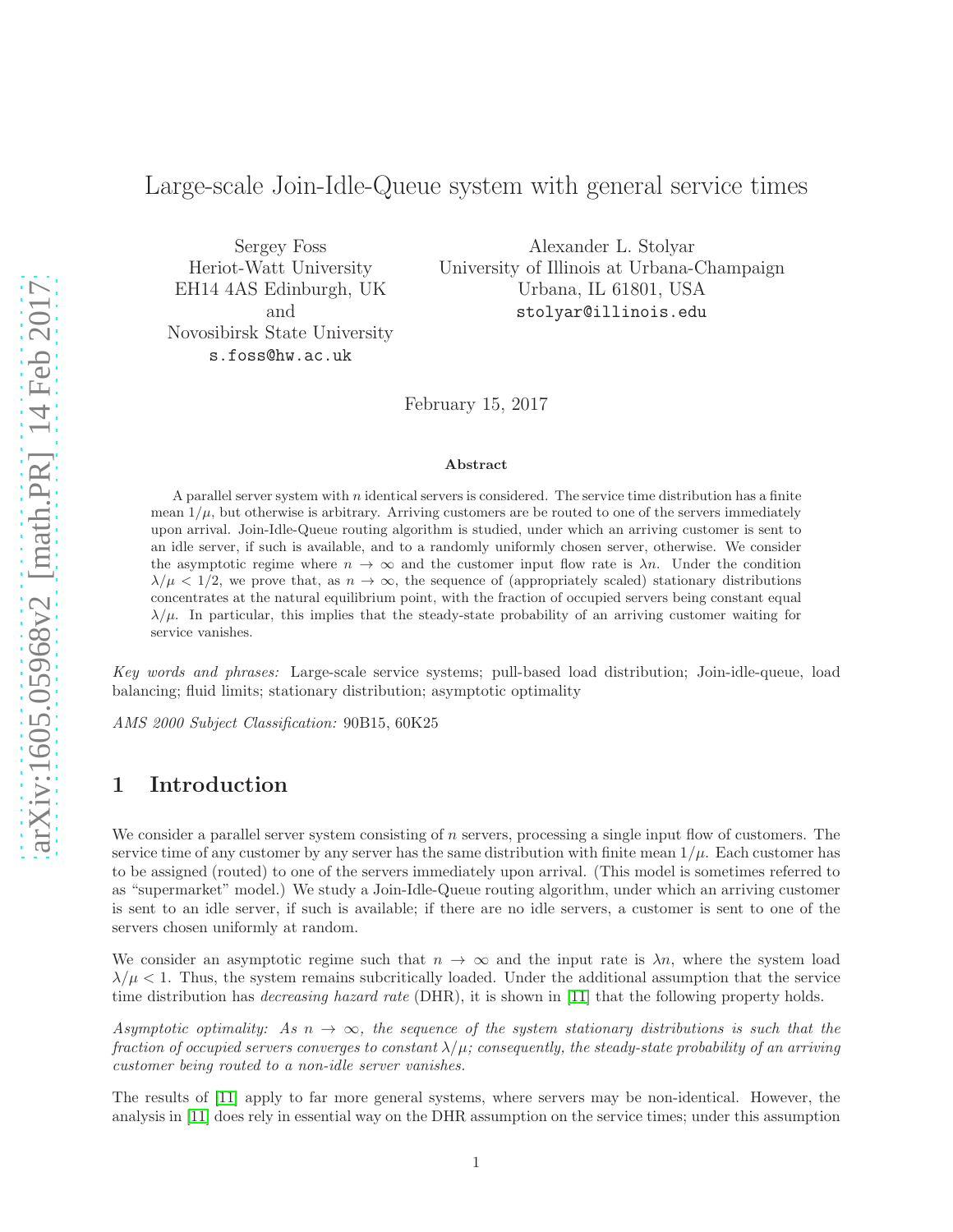the system process has monotonicity property, which is a powerful tool for analysis. Informally speaking, monotonicity means that two versions of the process, such that the initial state of the first one is dominated (in the sense of some natural partial order) by that of the second one, can be coupled so that this dominance persists at all times.

When the service time distribution is general, the monotonicity under JIQ no longer holds, which requires a different approach to the analysis. In this paper we prove the following

Main result (Theorem [2](#page-4-0) in Section [2\)](#page-3-0): The asymptotic optimality holds for an arbitrary service time distribution, if the system load  $\lambda/\mu < 1/2$ .

We believe that condition  $\lambda/\mu < 1/2$  is purely technical (required for the proof in this paper) and that our main result in fact holds for  $\lambda/\mu < 1$ , i.e. as long as the system is stable. This will be discussed in more detail in Section [2.1.](#page-4-1)

The key feature of the JIQ algorithm (as well as more general *pull-based* algorithms [\[1,](#page-11-1) [6,](#page-11-2) [10,](#page-11-3) [11\]](#page-11-0)), is that it does not utilize any information about the current state of the servers besides them being idle or not. This allows for a very efficient practical implementation, requiring very small communication overhead between the servers and the router(s)  $[6, 10, 11]$  $[6, 10, 11]$  $[6, 10, 11]$ . In fact, in the asymptotic regime that we consider, JIQ is much superior to the celebrated "power-of-d-choices" (or Join-Shortest-Queue(d), or JSQ(d)) algorithm [\[3,](#page-11-4)[4,](#page-11-5)[7,](#page-11-6)[12\]](#page-11-7), in terms of both performance and communication overhead (see  $[10, 11]$  $[10, 11]$  for a detailed comparison). The JSQ(d) algorithm routes a customer to the shortest queues among the  $d \geq 1$  servers picked uniformly at random.

We note that when the service time distribution is general, there is no monotonicity under JSQ(d) (just like under JIQ in our case), and this also makes the analysis far more difficult. Specifically, the result for JSQ(d), which is a counterpart of our main result for JIQ, is Theorem 2.3 in [\[3\]](#page-11-4), which shows the asymptotic independence of individual server states. (Our main result also implies asymptotic independence of server states; see formal statement in Corollary [3.](#page-4-2)) Theorem 2.3 in [\[3\]](#page-11-4) imposes even stronger assumptions than ours, namely a finite second moment of the service time and load  $\lambda/\mu < 1/4$  (for non-trivial values of d, which are  $d \geq 2$  $d \geq 2$ ); our Theorem 2 only requires a finite first moment of the service time and load  $\lambda/\mu < 1/2$ .

In a different asymptotic regime, so called Halfin-Whitt regime (when the system capacity exceeds its load by  $O(\sqrt{n})$ , as opposed to  $O(n)$ , and Markov assumptions (Poisson input flows and exponentially distributed service times), JIQ has been recently analyzed in [\[5,](#page-11-8) [8\]](#page-11-9). These papers study diffusion limits of the system transient behavior; Markov assumptions appear to be essential for the analysis. Finally, we mention a recent paper [\[9\]](#page-11-10), which proposes and studies a version of JIQ for systems with packing constraints at the servers.

Paper organization. Section [2](#page-3-0) gives the formal model and main result, with Section [2.1](#page-4-1) discussing the role of condition  $\lambda/\mu < 1/2$ . A uniform stochastic upper bound on the individual server workload in steady-state is derived in Section [3.](#page-5-0) Properties of the the process fluid limits are established in Section [4.](#page-5-1) Section [5](#page-8-0) contains the proof of the main result, which relies on the above upper bound and fluid limit properties. Generalizations of the main result are presented in Section [6.](#page-10-0)

**Basic notation.** The following abbreviations are used to qualify a convergence of functions:  $u.o.c.$  means uniform on compact sets, p.o.c. means convergence at points of continuity of the limit, and a.e. means almost everywhere w.r.t. Lebesgue measure. We say that a function is RCLL if it is right-continuous with left-limits. A scalar function  $f(t)$ ,  $t \geq 0$ , we will call Lipschitz above if there exist a constant  $L > 0$  such that  $f(t_2)-f(t_1) \leq L(t_2-t_1)$  for any  $t_1 \leq t_2$ . The norm of a scalar function is  $||f(\cdot)|| = \sup_w |f(w)|$ . Inequalities applied to vectors [resp. functions] are understood componentwise [resp. for every value of the argument]. Symbol  $\Rightarrow$  signifies convergence of random elements in distribution. Indicator of event or condition B is denoted by  $I(B)$ . Abbreviation WLOG means without loss of generality.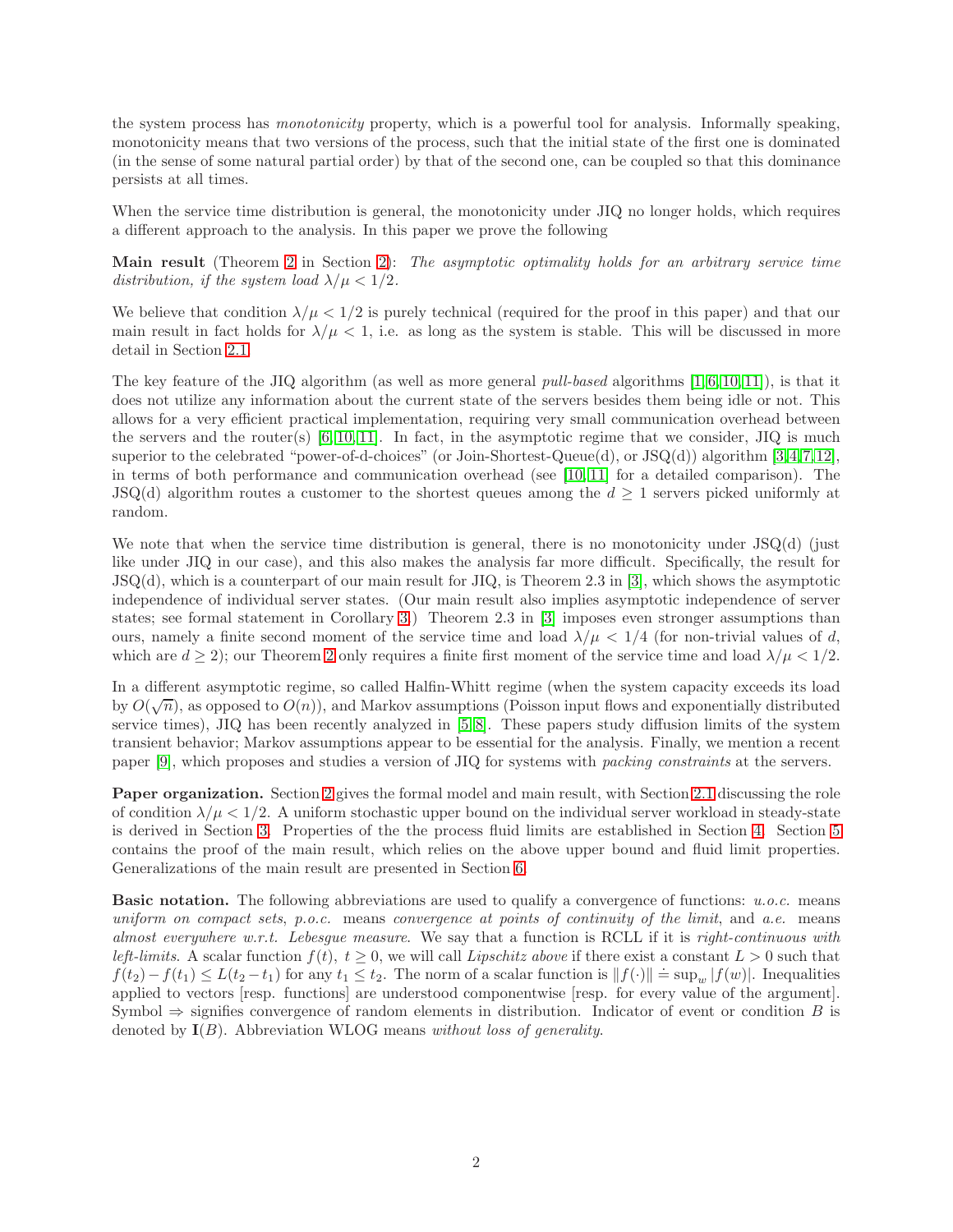## <span id="page-3-0"></span>2 Model and main result

We consider a service system, consisting of  $n$  parallel servers. The system is homogeneous in that all servers are identical, with the same customer service time distribution, given by the cdf  $F(\xi), \xi \geq 0$ . This distribution has finite mean, which WLOG can be assumed to be 1:

$$
\int_0^\infty F^c(\xi) = 1, \quad \text{where } F^c(\xi) \doteq 1 - F(\xi).
$$

Otherwise, the cdf  $F(\cdot)$  is arbitrary. The service/queueing discipline at each server is arbitrary, as long as it is work-conserving and non-idling.

Customers arrive as a Poisson process. (This assumption can be relaxed to a renewal arrival process; see Section [6.](#page-10-0)) The arrival rate is  $\lambda n$ , where  $\lambda < 1$ , so that the system load is strictly subcritical.

The routing algorithm is Join-Idle-Queue (JIQ), which is defined as follows. (The JIQ algorithm can be viewed, in particular, as a specialization of the PULL algorithm [\[10,](#page-11-3) [11\]](#page-11-0) to a homogeneous system with "single router.")

Definition 1 (JIQ). An arriving customer is routed to an idle server, if there is one available. Otherwise, it is routed to server chosen uniformly at random.

We consider the sequence of systems with  $n \to \infty$ . From now on, the upper index n of a variable/quantity will indicate that it pertains to the system with n servers, or n-th system. Let  $W_i^n(t)$  denote the workload, i.e. unfinished work, in queue i at time t in the n-th system. Consider the following  $fluid-scaled$  quantities:

<span id="page-3-1"></span>
$$
x_w^n(t) \doteq (1/n) \sum_i \mathbf{I}\{W_i^n(t) > w\}, \ \ w \ge 0. \tag{1}
$$

That is,  $x_w^n(t)$  is the fraction of servers i with  $W_i^n(t) > w$ . Then  $x^n(t) = (x_w^n(t), w \ge 0)$  is the system state at time  $t; \rho^n(t) \equiv x_0^n(t)$  is the fraction of busy servers (the instantaneous system load).

For any n, the state space of the process  $(x^n(t), t \ge 0)$  is a subset of a common (for all n) state space X, whose elements  $x = (x_w, w \ge 0)$  are non-increasing RCLL functions of w, with values  $x_w \in [0, 1]$ . This state space  $\mathcal X$  is equipped with Skorohod metric, topology and corresponding Borel  $\sigma$ -algebra.

Then, for any n, process  $x^n(t)$ ,  $t \ge 0$  is Markov with state space X, and sample paths being RCLL functions (with values in  $\mathcal{X}$ ), which are in turn elements of (another) Skorohod space. (The Skorohod spaces that we defined play no essential role in our analysis; we need to specify them merely to make the process well-defined.)

Stability (positive Harris recurrence) of the process  $(x^n(t), t \ge 0)$ , for any n, is straightforward to verify. Indeed, as long as a server remains busy, it receives each new arrival with probability at most  $1/n$ , and therefore receives the new work at the average rate at most  $\lambda$ . (We omit the details of stability proof.) Thus, the process has unique stationary distribution. Let  $x^n(\infty)$  be a random element whose distribution is the stationary distribution of the process; in other words, this is a random system state in stationary regime.

The system *equilibrium point*  $x^* \in \mathcal{X}$  is defined as follows. Let  $\Phi^c(w)$  denote the complementary (or, tail) distribution function of the steady-state residual service time; the latter is the steady-state residual time of a renewal process with renewal time distribution function  $F(\cdot)$ . We have

$$
\Phi^c(w)=\int_w^\infty F^c(\xi)d\xi,\ \ w\geq 0.
$$

Then,

$$
x^* = (x_w^* = \lambda \Phi^c(w), \ w \ge 0) \in \mathcal{X}.
$$

In particular, the equilibrium point is such that "the fraction of occupied servers"  $x_0^* = \lambda$ . Our main result is the following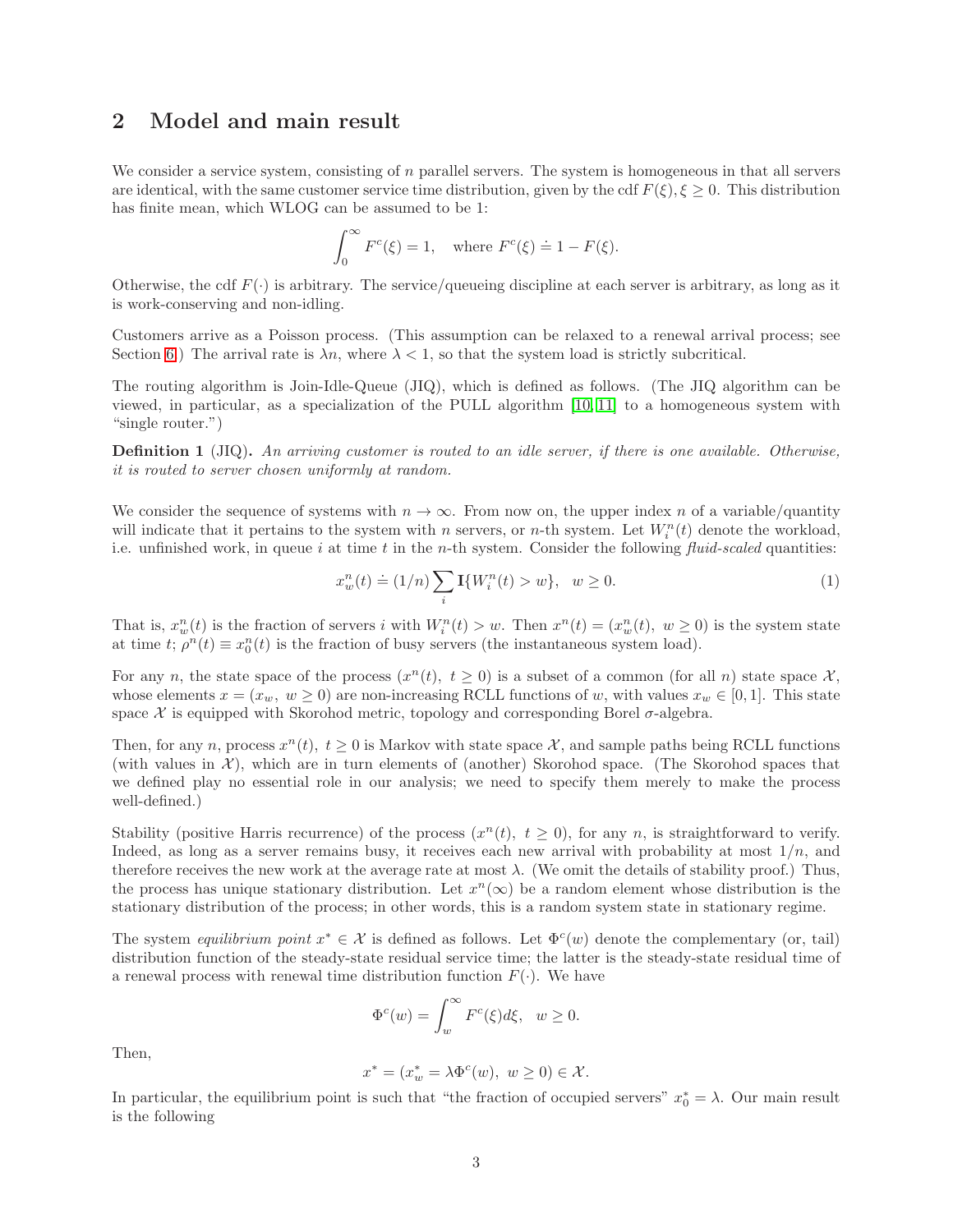<span id="page-4-0"></span>**Theorem 2.** If  $\lambda < 1/2$ , then  $x^n(\infty) \Rightarrow x^*$  as  $n \to \infty$ .

The theorem shows, in particular, that if  $\lambda < 1/2$ , then as  $n \to \infty$  the steady-state probability of an arriving customer waiting for service (or sharing a server with other customers) vanishes. Theorem [2](#page-4-0) easily generalizes to the case when: (a) arrival process is renewal, (b) some or all servers may have finite buffers, and (c) there may be some bias in the routing when all servers are busy. (These generalizations are described in Section [6.](#page-10-0))

Theorem [2](#page-4-0) implies the following

<span id="page-4-2"></span>Corollary 3. Assume  $\lambda < 1/2$ . Suppose that JIQ is completely symmetric with respect to the servers. Specifically, if at the time of a customer arrival there are idle servers, the customer is routed to one of them chosen uniformly at random. Then the states of individual servers in stationary regime are asymptotically independent. Moreover, for any fixed m, the stationary distribution of  $(W_1^n, \ldots, W_m^n)$  converges to that of  $(\widetilde{W}_1,\ldots,\widetilde{W}_m)$ , with i.i.d. components such that  $\mathbb{P}\{\widetilde{W}_1 > w\} = x_w^* = \lambda \Phi^c(w)$ ,  $w \ge 0$ .

Indeed, by symmetry with respect to servers, the stationary distribution of  $(W_1^n, \ldots, W_m^n)$ , i.e. of the residual work on the fixed set of servers  $1, \ldots, m$ , is same as that on a set of m servers, chosen uniformly at random. But,  $x^n(\infty)$ , which describes the overall distribution of server workloads in the system, converges in distribution to the non-random point  $x^*$ . This implies Corollary [3.](#page-4-2)

### <span id="page-4-1"></span>2.1 Discussion of condition  $\lambda < 1/2$ .

The approach we use to establish the convergence of stationary distributions in Theorem [2](#page-4-0) is as follows. We find a set  $A \in \mathcal{X}$  and a fixed finite time T, such that, with high probability, for all large n, (a)  $x^n(\infty) \in A$ and (b)  $x^n(0) \in A$  implies that  $x^n(T)$  is close to  $x^*$ . Property (b) is key. When n is large, the trajectory  $x^n(t)$  is "almost deterministic." (In fact, the problem reduces to the analysis of "fluid limit" trajectories, which are the limits of  $x^n(t)$  as  $n \to \infty$ .) Then, informally speaking, property (b) above reduces to the property (b'): trajectories  $x^n(t)$  converge to  $x^*$  as  $t \to \infty$ . The absence of process monotonicity (described in Section [1\)](#page-1-0) makes proving  $(b')$  difficult. We now describe – very informally – the key idea, which we use in our proof of convergence (b'), and which relies on the condition  $\lambda < 1/2$ .

Suppose *n* is large. Consider an initial state  $x^n(0)$ , such that the total amount of (fluid-scaled, i.e. multiplied by  $1/n$ ) unfinished work is upper bounded by  $C < \infty$ . Pick  $\alpha$  such that  $\alpha > \lambda$  and  $\alpha + \lambda < 1$ ; this can be done if and only if  $\lambda < 1/2$ . Then, at some finite time  $\tau$ , the system must reach a state with  $\alpha n$  servers being idle. (Otherwise, if at least  $(1 - \alpha)n$  servers would continue to be busy as time goes to infinity, the unfinished work would become negative, since  $1 - \alpha > \lambda$ .) Denote by  $S_{\alpha}$  the set of those  $\alpha n$  servers, which are idle at time  $\tau$ . Starting time  $\tau$ , WLOG, assume that all new arriving customers go to an idle server in  $S_{\alpha}$ , as long as there is one available. Consider the subsystem, consisting only of the servers in  $S_{\alpha}$ ; starting time  $\tau$  and until the (random) time when all servers in  $S_\alpha$  become busy, the behavior of this subsystem is obviously equivalent to that of the infinite-server system,  $M/GI/\infty$ , with idle initial state. If n is large, the behavior of  $x^n(t)$  for such  $M/GI/\infty$  system is "almost deterministic" and such that the (scaled) number of occupied servers  $x_0^n(t)$  in it is "almost monotone increasing, converging to  $\lambda < \alpha$ " and, moreover,  $x^n(t)$ "converges" to  $x^*$ . But this means that after time  $\tau$  the subsystem  $S_\alpha$  will "always" have idle servers, which in turn means that *its* state will "converge" to  $x^*$  as  $t \to \infty$ . Also, after time  $\tau$ , the subsystem consisting of the servers outside  $S_{\alpha}$  will "never" receive any new arrivals and will "eventually" empty. Thus,  $x^{n}(t)$  for our entire system "converges" to  $x^*$ .

Turning the key intuition, described above informally, into a formal proof is the subject of the rest of this paper. Set  $A \in \mathcal{X}$  is picked by using a constructed uniform in n upper bound on the stationary distribution of the workload of an individual server. The states in A are such that the total (scaled) workload is not necessarily upper bounded by a constant  $C$  (in fact, if the second moment of the service time is infinite, the steady-state total workload in the system is infinite with probability 1); however, for states in A the (scaled) workload is bounded by C on a close-to-1 fraction of servers – this suffices for the proofs. The property  $(b')$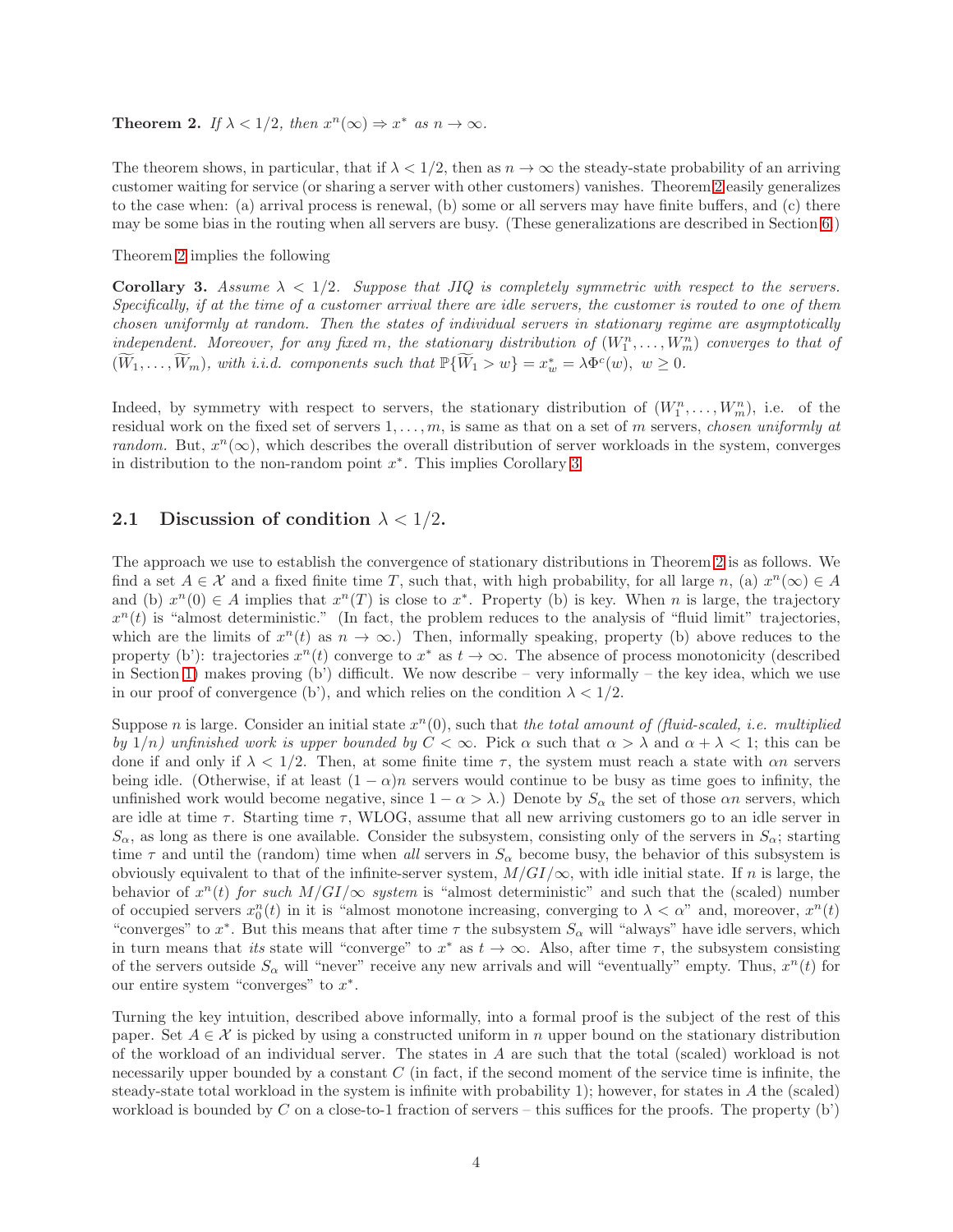is proved uniformly for fluid limits starting from  $A$  – from here we obtain that (b) holds for the pre-limit processes with high probability, uniformly for all large n.

As explained above, our proof of Theorem [2](#page-4-0) relies in essential way on condition  $\lambda < 1/2$ . However, we believe that this condition is purely technical, and Theorem [2](#page-4-0) in fact holds for any  $\lambda < 1$ . Establishing this fact will most likely require a different proof approach, although some elements of the analysis in this paper may turn out to be useful for the proof of a more general result.

## <span id="page-5-0"></span>3 Uniform upper bound on a server workload distribution

Throughout this section, consider a fixed  $\lambda < 1$ . Consider an M/GI/1 system, with arrival rate  $\lambda$  and service time distribution  $F(\cdot)$ . Let us view its workload process as regenerative with renewal points being time instants when a customer arrives into idle system. For each  $w \geq 0$ , denote by  $x_w^{**}$  the expectation of the total time during one renewal cycle when the workload is greater than w. Clearly,  $x_w^{**}$  is non-increasing,  $x_0^{**} = 1/(1-\lambda)$  (the expected busy period duration) and  $x_w^{**} \to 0$ ,  $w \to \infty$ . (We will not use the exact value of  $x_0^{**}$ . Also,  $x_w^{**}$  is continuous in w, but we will not use this fact either.)

Now consider our system with any fixed n. Consider a specific server i. Consider our Markov process sampled at the "renewal" instants when there is an arrival into idle server i. Time intervals between the "renewal" instants are "renewal cycles". Of course, such "renewal cycles" are not i.i.d., the law of a cycle depends on the state of the entire system at the renewal point from which the cycle starts. However, there are uniform bounds that apply to any cycle. For a fixed  $w \ge 0$ , the expected total time within one cycle when  $W_i^n > w$ , is upper bounded by  $x_w^{**}$ ; indeed, as long as the server remains busy, the probability that a new arrival will be routed to it is at most  $1/n$  (either  $1/n$  or 0); therefore, as long as the server remains busy, the instantaneous arrival rate into it, is upper bounded by  $(\lambda n)/n = \lambda$ . The mean duration of each cycle is lower bounded by the mean service time of one customer, i.e. by 1. Therefore,

<span id="page-5-2"></span>
$$
\mathbb{P}\{W_i^n(\infty) > w\} \le x_w^{**}, \quad w \ge 0,\tag{2}
$$

where, recall,  $x_w^{**} \to 0$ ,  $w \to \infty$ . Bound [\(2\)](#page-5-2) implies the following fact.

<span id="page-5-4"></span><span id="page-5-1"></span>**Lemma 4.** Let  $\lambda < 1$ . Then, for any  $n$ ,  $\mathbb{E}x_w^n(\infty) \leq x_w^{**}$ ,  $w \geq 0$ .

## 4 Fluid limits

In this section we introduce different types of the process fluid limits, which will be used later in the analysis.

We will assume that, given a fixed initial state  $x^n(0)$ , the realization of the process is determined by a common (for all n) set of driving processes. Specifically, there is a common, rate 1, Poisson process,  $\Pi(t)$ ,  $t \geq 0$ ; the number of arrivals in the n-th system by time t is  $\Pi(n\lambda t)$ . There is also a common sequence of i.i.d. random variables with distribution  $F(\cdot)$ , which determines the service times of arriving customers (in the order of arrivals). Let  $G<sup>n</sup>(t, w)$ ,  $t \ge 0$ ,  $w \ge 0$ , be the number of customer arrivals in the *n*-th system, by time t, with the service times greater than w. Let  $g^n(t, w) = (1/n)G^n(t, w)$  and  $g(t, w) = \lambda t F^c(w)$ . Then, we have the following functional strong law of large numbers (FSLLN):

<span id="page-5-3"></span>
$$
||g^{n}(t,\cdot)-g(t,\cdot)||\to 0, \text{ as } n\to\infty, \quad u.o.c. \text{ (in } t), \quad w.p.1. \tag{3}
$$

Indeed, for any fixed  $t > 0$ , the total number of arrivals in [0, t], scaled by  $1/n$ , converges to  $\lambda t$  w.p.1; this and Glivenko-Cantelli theorem (cf. [\[2\]](#page-11-11), Theorem 20.6, page 269) imply that  $||g^n(t, \cdot) - g(t, \cdot)|| \to 0$ , w.p.1. But, all  $g^{n}(t, w)$  and  $g^{n}(t, w)$  are non-decreasing in t, and  $g(t, w)$  is continuous in t; this easily implies that the convergence in [\(3\)](#page-5-3) is uniform w.p.1.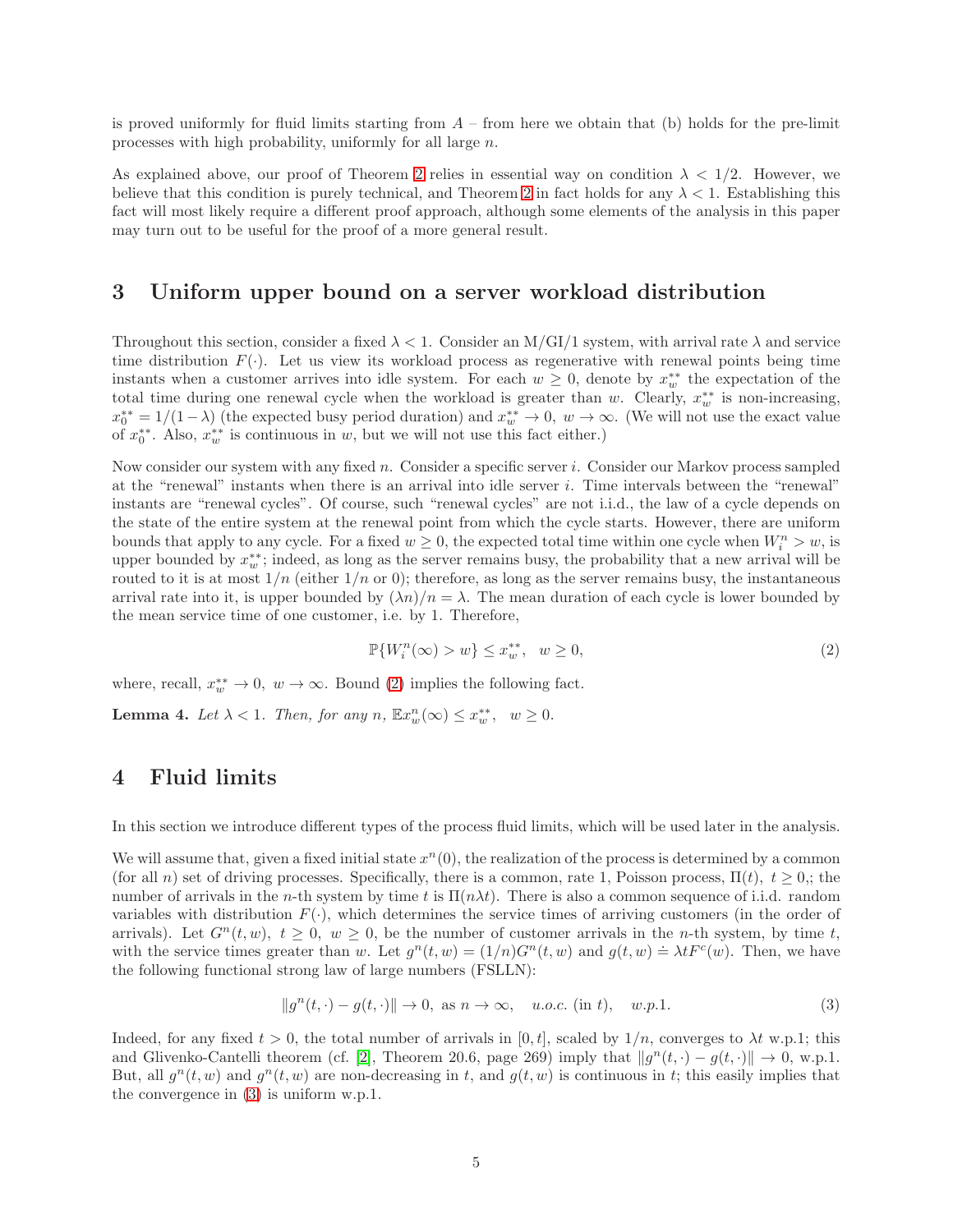The routing of arriving customers to idle servers, when such are available, is completely arbitrary WLOG; it will be specified later, in a way convenient for the analysis. The routing of arriving customers to the servers, in cases when all servers are busy is determined by a sequence if i.i.d. random variables, uniformly distributed in  $[0, 1)$ ; these random variables are used sequentially "as needed"; in the *n*-th system, a customer is routed to server i if the corresponding random variable value is in  $[(i-1)/n, i/n)$ . (The specific construction of routing to busy servers will not be important; we need to specify it somehow, to have the process well defined.)

It will be convenient for every n, in addition to the actual system with n servers, to consider the corresponding infinite server system; in such system all arrivals always go to idle servers. For a given  $n$ , for the infinite server system the fluid-scaled quantities  $x_w^n(t)$  are still defined by [\(1\)](#page-3-1), i.e. as the total number of servers with  $W_i^n > w$ , multiplied by  $1/n$ .

For every  $t \geq 0$ , let us define  $x^{\uparrow}(t) = (x_w^{\uparrow}(t), w \geq 0) \in \mathcal{X}$ ,

$$
x_w^{\uparrow}(t) = \int_0^t F^c(w + t - \theta) \lambda d\theta = \int_w^{w+t} F^c(\xi) \lambda d\xi.
$$

Clearly,  $x_w^{\uparrow}(t)$  is non-decreasing in t, and

$$
x_w^{\uparrow}(t) \uparrow x_w^*, \quad t \to \infty, \quad \forall w.
$$

As functions of w, all  $x_w^{\uparrow}(t)$  and  $x_w^*$  are non-negative, continuous, non-decreasing and converging to 0 as  $w \to \infty$ ; therefore, the above pointwise convergence implies uniform convergence

$$
||x^{\uparrow}(t) - x^*|| \to 0, \quad t \to \infty.
$$

The following Lemma [5](#page-6-0) is a standard fact. Informally speaking, it states that  $x^{\uparrow}(\cdot)$  is the "fluid limit", in  $n \to \infty$ , of  $x^n(\cdot)$  for the infinite-server system, starting from idle initial state. We state this fact in a form that is convenient for our analysis, and since it easily follows from [\(3\)](#page-5-3), we give a proof as well.

<span id="page-6-0"></span>**Lemma 5.** Fix arbitrary  $\lambda \geq 0$ . (Here  $\lambda \geq 1$  is allowed.) Let  $x^n(\cdot)$  be the process describing the infiniteserver system, starting from idle initial state, that is,  $x_0^n(0) = 0$ . Then, w.p.1,

$$
||x^n(t) - x^\uparrow(t)|| \to 0, \quad u.o.c.
$$
 (4)

*Proof.* Fix t and w. By definition,  $x_w^n(t)$  is the scaled number of customers in the system, having the residual service time greater than w. A customer arriving at time  $\theta \in [0, t]$  counts into that number if and only if its service time is greater than  $t + w - \theta$ . Let points  $0 = t_0 < t_1 < \ldots < t_{\kappa} = t$  partition the interval  $[0, t)$  into  $\kappa$  subintervals  $[t_k, t_{k+1})$ . (W.p.1 there are no arrivals at t.) Then,

$$
\sum_{k=0}^{\kappa-1} [g^n(t_{k+1}, t+w-t_k) - g^n(t_k, t+w-t_k)] \leq x_w^n(t) \leq \sum_{k=0}^{\kappa-1} [g^n(t_{k+1}, t+w-t_{k+1}) - g^n(t_k, t+w-t_{k+1})].
$$

By [\(3\)](#page-5-3), w.p.1 the lower and upper bounds converge to

$$
\sum_{k=0}^{\kappa-1} \lambda [t_{k+1} - t_k] F^c(t+w-t_k)
$$
 and 
$$
\sum_{k=0}^{\kappa-1} \lambda [t_{k+1} - t_k] F^c(t+w-t_{k+1}),
$$

respectively. Considering a sequence of partitions with maximum subinterval size vanishing, and taking into account that  $F^c$  is non-increasing, we obtain probability 1 convergence  $x_w^n(t) \to x_w^{\uparrow}(t)$ . Since  $x_w^{\uparrow}(t)$  and all  $x_w^n(t)$  are non-negative non-increasing in w,  $x_w^{\uparrow}(t)$  is continuous in w, and  $x_w^{\uparrow}(t) \to 0$  as  $w \to \infty$ , we obtain probability 1 convergence  $||x^n(t) - x^\uparrow(t)|| \to 0$ , for any t; since  $x_w^{\uparrow}(t)$  is continuous non-decreasing in t, this convergence is u.o.c. in  $t$ .  $\Box$ 

Sometimes, it will be convenient to divide the set of servers into two or more subsets, and keep track of the workloads in those subsets separately. For example, suppose at time 0 the set of all servers, let us call it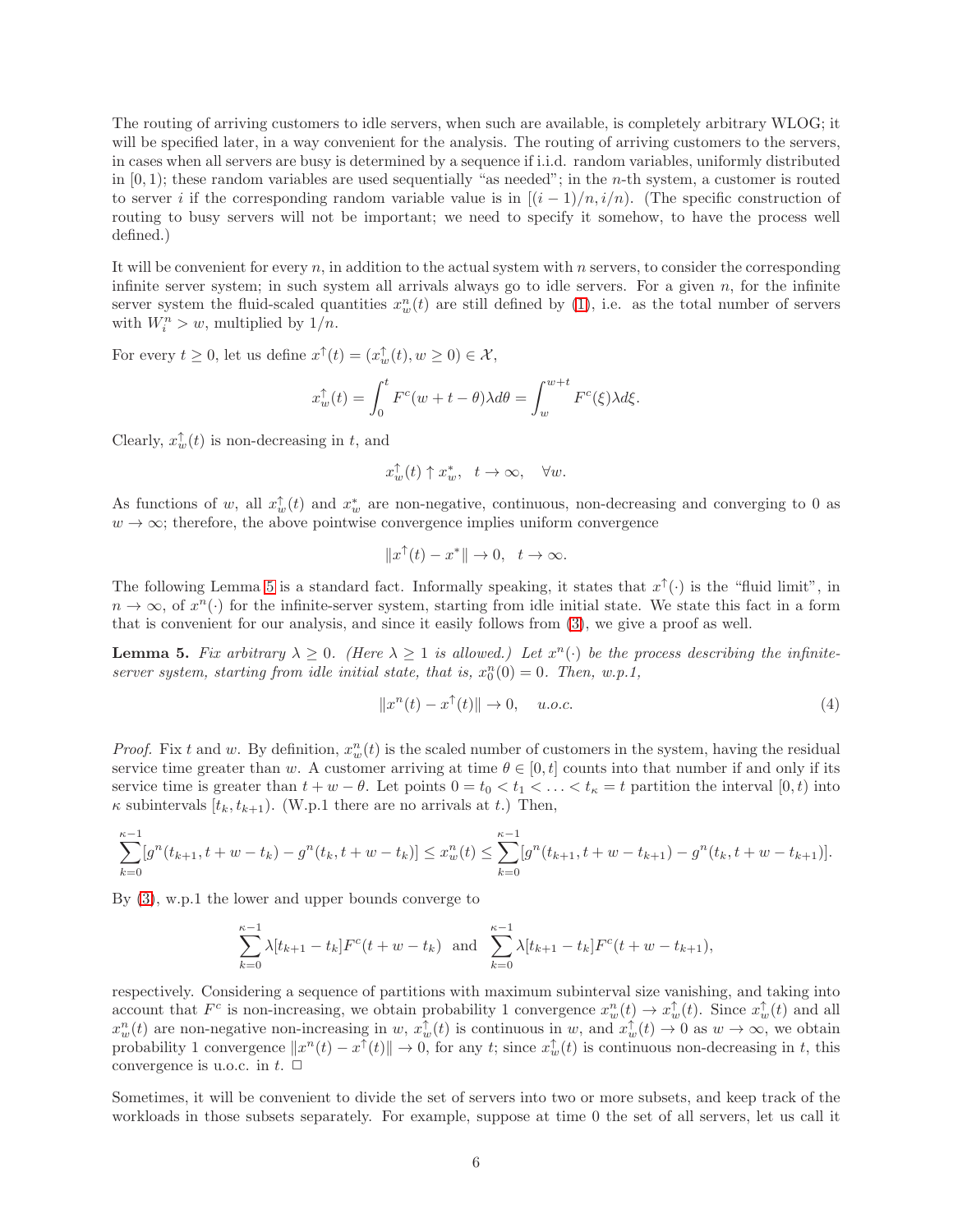S, is divided (for each n) at time 0 into two non-intersecting subsets,  $S_1$  and  $S_2$ , and these subsets do not change with time. Then, for  $\ell = 1, 2, \frac{(\ell)}{x_w^n(t)}$  is the fraction of servers (out of the total number n) which are in  $S_{\ell}$  and have workload  $W_i^n > w$ ,  $w \geq 0$ ;  $({\ell})\rho^n(t) = ({\ell})x_0^n(t)$ . Of course,  $x(t) = {1 \choose 2}x(t) + {2 \choose 2}x(t)$ . However, often we will consider  $({}^{\ell})x(t)$  for only one of the subsets  $S_{\ell}$ .

The following fact is a corollary of Lemma [5.](#page-6-0)

<span id="page-7-5"></span>**Lemma 6.** Let  $0 \leq \lambda < 1$  and let  $\lambda < \alpha < 1$ . Consider the finite server system. Assume that for all n, the initial states are such that  $x_0^n(0) = \rho^n(0) \leq 1-\alpha$ . For each n, consider the subset  $S_1 = S_1(n)$ , consisting of an servers that are initially idle. Assume WLOG that any new arrival will go to an idle server in  $S_1$ , if there is one available. Then, w.p.1, the following holds:

<span id="page-7-0"></span>
$$
\|^{(1)}x^n(t) - x^{\uparrow}(t)\| \to 0, \quad u.o.c., \tag{5}
$$

and for any fixed t, for all sufficiently large n, all new arrivals in  $[0,t]$  will go to idle servers in  $S_1$ .

*Proof.* The behavior of the system restricted to subset  $S_1$  of servers is equivalent to that of the infinite server system starting from idle state, as long as there are idle servers in  $S_1$ . By Lemma [5,](#page-6-0) w.p.1 the trajectory of the (scaled) infinite-server system converges (u.o.c.) to the trajectory  $x^{\uparrow}(t)$ , such that the (scaled) number of occupied server increases and converges to  $\lambda < \alpha$ . This implies that w.p.1. the following holds for the system restricted to subset  $S_1$ : for any fixed time  $t \geq 0$ , for all sufficiently large n, subset  $S_1$  will have idle servers in the entire interval  $[0, t]$ , and then the system behavior coincides with that of the infinite-server system. This property implies [\(5\)](#page-7-0), and contains the last statement of the lemma.  $\Box$ 

Let  $({\ell}W^n(t)$  denote the total (fluid-scaled) unfinished work at time t within a given subset  $S_\ell$  of servers:

$$
^{(\ell)}\!W^n(t)=\int_0^\infty \ ^{(\ell)}\!x^n_w(t)dw.
$$

The case  $S_{\ell} = S$  is allowed.

Denote by  $({\ell})W^{a,n}(t)$  and  $({\ell})W^{d,n}(t)$  the amount of (fluid-scaled) work that, respectively, arrived into and processed by subset  $S_{\ell}$  in the interval  $[0, t]$ . Denote by  $({\ell})\rho^{a,n}(t)$  the (fluid-scaled) number of arrivals in  $[0, t]$ into  $S_{\ell}$ , that went into idle servers; such arrivals, and only they, cause  $+1/n$  jumps of  ${}^{(\ell)}\rho^n$ . Analogously, let  $^{(\ell)}\rho^{d,n}(t)$  denote the (fluid-scaled) number of times in [0, t] when a customer service completion occurred in  $S_{\ell}$ , that left a server idle; such departures, and only they, cause  $-1/n$  jumps of  $({\ell})\rho^n$ . Functions  $({\ell})W^{a,n}(t)$ ,  $({\ell})W^{d,n}(t)$ ,  $({\ell})\rho^{a,n}(t)$  and  $({\ell})\rho^{d,n}(t)$  are non-decreasing by definition, equal to 0 at  $t=0$ . The following relations obviously hold for all  $t \geq 0$ :

$$
^{(\ell)}W^{n}(t) = {^{(\ell)}W^{a,n}(t) - {^{(\ell)}W^{d,n}(t)}, \quad {^{(\ell)}\rho^{n}(t) = {^{(\ell)}\rho^{a,n}(t) - {^{(\ell)}\rho^{d,n}(t)}}, \tag{6}}
$$

<span id="page-7-3"></span>
$$
({}^{\ell})\!W^{d,n}(t) = \int_0^t \, {}^{(\ell)}\! \rho^n(\xi) d\xi. \tag{7}
$$

For future reference let us also note the obvious fact that if there were no new arrivals into  $S_{\ell}$  in some time interval  $(t_1, t_2]$ , then

<span id="page-7-6"></span>
$$
{}^{(\ell)}W^n(t_2) - {}^{(\ell)}W^n(t_1) = -({}^{(\ell)}W^{d,n}(t_2) - {}^{(\ell)}W^{d,n}(t_1)) = -\int_{t_1}^{t_2} {}^{(\ell)}\rho^n(\xi)d\xi.
$$
 (8)

<span id="page-7-4"></span>**Lemma 7.** Let  $\lambda \geq 0$ . Consider the finite server system. For each n consider a subset  $S_1 = S_1(n)$ , consisting of  $\sigma n$  servers,  $0 \le \sigma \le 1$ . (The case  $\sigma = 1$  is when  $S_1 = S$ .) Consider a fixed sequence (in n) of initial states, such that  $^{(1)}W^n(0) \leq C < \infty$ ,  $\forall n$ . Then, w.p.1, for any subsequence of n, there exists a further subsequence, along which the following holds:

<span id="page-7-1"></span>
$$
{}^{(1)}W^{n}(t) \to {}^{(1)}W(t), \quad u.o.c., \tag{9}
$$

where <sup>(1)</sup>W(·) is a Lipschitz continuous function with <sup>(1)</sup>W(0)  $\leq C$ ;

<span id="page-7-2"></span>
$$
^{(1)}\rho^{n}(t) \to \ ^{(1)}\rho(t), \quad p.o.c., \tag{10}
$$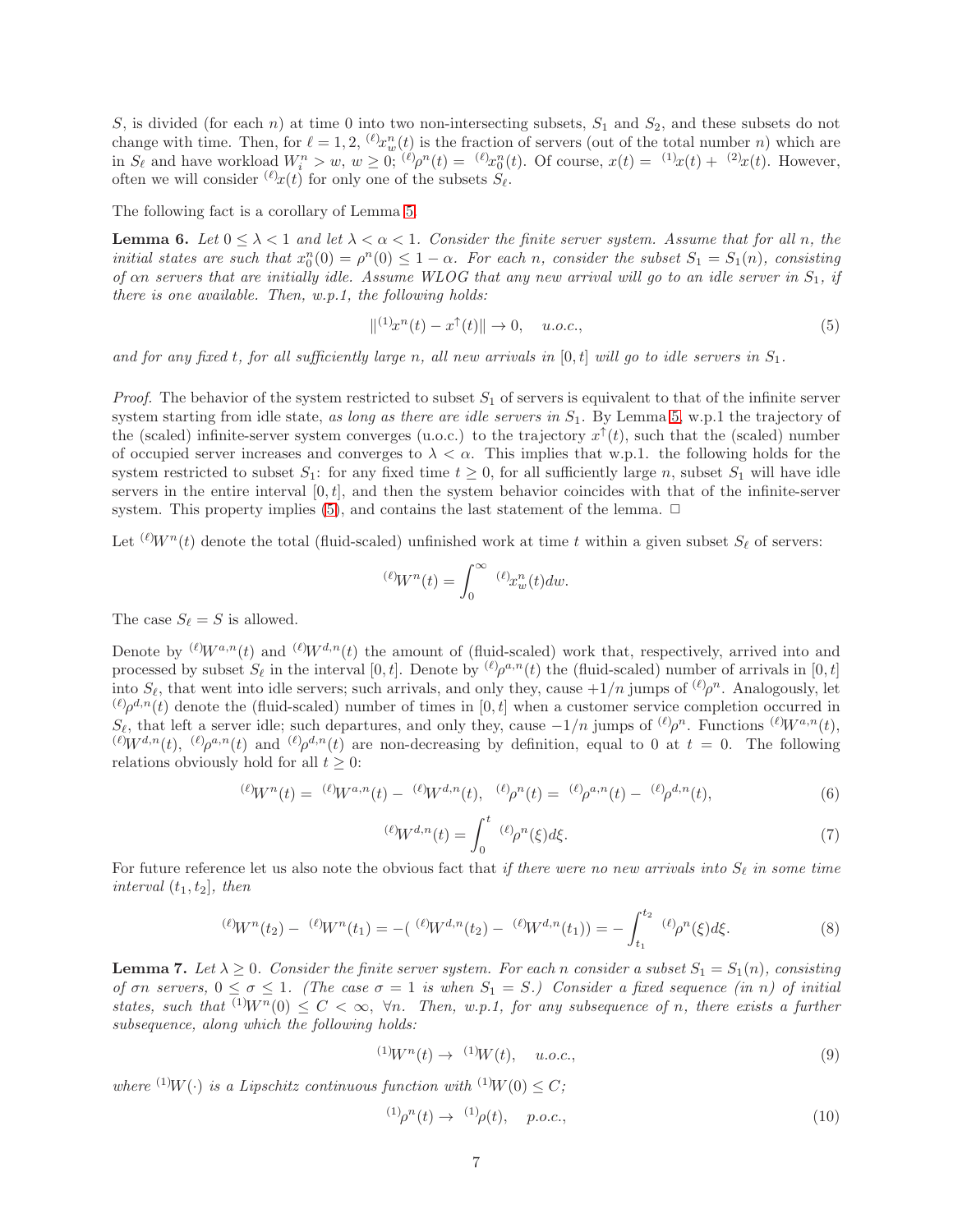where  $^{(1)}\rho(\cdot)$  is a RCLL function, which is Lipschitz above and  $^{(1)}\rho(t) \in [0, \sigma]$ ,  $\forall t$ ;

<span id="page-8-2"></span>
$$
^{(1)}W'(t) \leq \lambda - \quad ^{(1)}\rho(t), \quad a.e. \tag{11}
$$

Proof. Within this proof, when we say that a function is Lipschitz continuous (resp., Lipschitz above), we always mean that it is Lipschitz continuous (resp., Lipschitz above) uniformly in  $n$ .

From FSLLN [\(3\)](#page-5-3) we have the following fact. W.p.1, for any subsequence of n, there exists a further subsequence, along which

$$
^{(1)}\rho^{a,n}(t)\to {}^{(1)}\rho^a(t),\ \ ^{(1)}\!W^{a,n}(t)\to {}^{(1)}\!W^a(t),\ \ u.o.c.,\ \ n\to\infty.
$$

where  $^{(1)}\rho^a(\cdot)$  and  $^{(1)}W^a(\cdot)$  are Lipschitz continuous non-decreasing, with Lipschitz constant equal  $\lambda$ . Also, clearly, all functions  $(1)W^{d,n}(\cdot)$  are non-decreasing Lipschitz continuous, so that we can choose a further subsequence, if necessary, along which

$$
{}^{(1)}W^{d,n}(t) \to {}^{(1)}W^d(t), \ u.o.c., \quad n \to \infty,
$$

where <sup>(1)</sup>W<sup>d</sup>(·) is Lipschitz continuous non-decreasing. This implies [\(9\)](#page-7-1) with <sup>(1)</sup>W(t) = <sup>(1)</sup>W<sup>a</sup>(t) - <sup>(1)</sup>W<sup>d</sup>(t).

To show [\(10\)](#page-7-2), observe that non-decreasing functions  $(1)$  $\rho^{d,n}(t)$  are uniformly bounded on any finite interval (because functions  $^{(1)}\rho^{a,n}(t)$  and  $^{(1)}\rho^{n}(t)$  are, along the chosen subsequence). Then, we can choose a further subsequence, if necessary, such that

<span id="page-8-1"></span>
$$
^{(1)}\rho^{d,n}(t) \to \ ^{(1)}\rho^d(t), \ \ p.o.c., \quad n \to \infty,
$$
\n(12)

where  $^{(1)}\rho^{d}(\cdot)$  is RCLL non-decreasing. (Here we use a version of Helly's selection theorem; cf. [\[2\]](#page-11-11), Theorem 25.9, page 336.) This proves [\(10\)](#page-7-2) with <sup>(1)</sup> $\rho(t) = {}^{(1)}\rho^{a}(t) - {}^{(1)}\rho^{d}(t)$ .

Note that the p.o.c. convergence in [\(12\)](#page-8-1) implies a.e. (in t) convergence. Then, by taking limit in [\(7\)](#page-7-3), we obtain

$$
{}^{(1)}\!W^d(t) = \int_0^t {}^{(1)}\! \rho(\xi) d\xi.
$$

<span id="page-8-0"></span>This and the fact that <sup>(1)</sup> $W^a(\cdot)$  is Lipschitz continuous with Lipschitz constant  $\lambda$ , imply [\(11\)](#page-8-2).  $\Box$ 

# 5 Proof of Theorem [2](#page-4-0)

Here we only consider the finite systems (with n servers in n-th system). Consider a fixed  $\lambda < 1/2$ .

By Lemma [4,](#page-5-4) for each n we have  $\mathbb{E}x_w^n(\infty) \leq x_w^{**}$ , where  $x_w^{**}$  is non-increasing and  $\lim_{w\to\infty}x_w^{**} = 0$ . Then for any  $\delta_1 > 0$  we can choose a sufficiently large  $b$ , such that  $\mathbb{E} x_b^n(\infty) \leq \delta_1$ . This in turn implies that for any  $\epsilon > 0$  and any  $\delta > 0$  we can pick sufficiently large  $b > 0$ , such that

<span id="page-8-3"></span>
$$
\mathbb{P}\{x_b^n(\infty) \le \delta\} \ge 1 - \epsilon, \quad \forall n. \tag{13}
$$

For each *n* consider the *stationary version of process*  $x^n(.)$ ; then, for any t,  $x^n(t)$  is equal in distribution to  $x^{n}(\infty)$  (by the definition of the latter). Choose  $\delta > 0$  small enough so that  $\lambda + \delta < 1/2$ . For this  $\delta$  and arbitrarily small fixed  $\epsilon > 0$ , choose  $b > 0$  such that [\(13\)](#page-8-3) holds. Then, (13) implies

<span id="page-8-5"></span>
$$
\mathbb{P}\{\text{condition (15) holds}\} \ge 1 - \epsilon, \ \forall n,
$$
\n(14)

<span id="page-8-4"></span> $x^{n}(0)$  is such that  $\exists$  a subset  $S_2 = S_2(n)$  of  $(1 - \delta)n$  servers, each with workload at most b. (15)

Then, to complete the proof of Theorem [2,](#page-4-0) it suffices to prove the following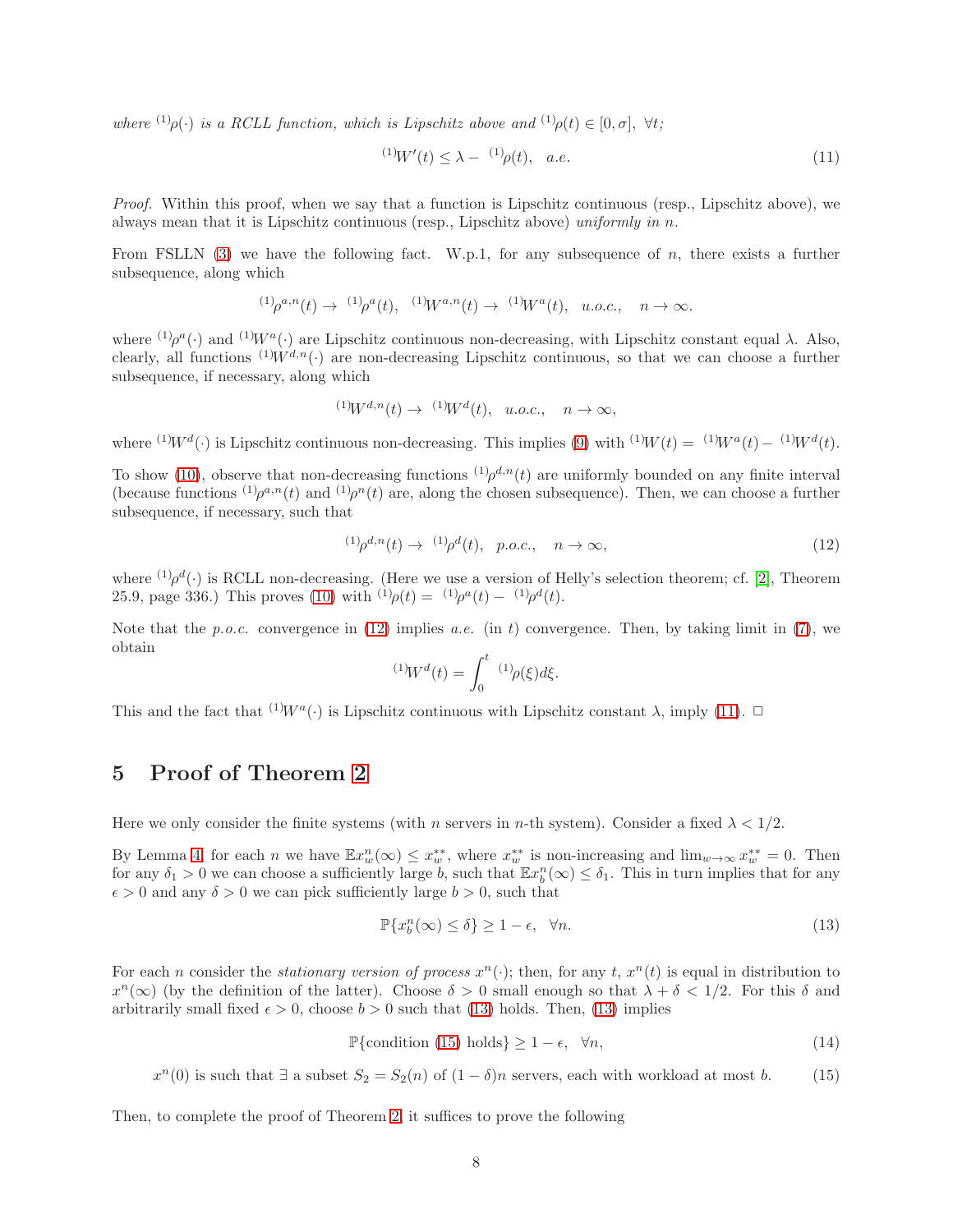<span id="page-9-0"></span>**Lemma 8.** For any  $\delta_2 > 0$  there exists  $T > 0$ , which depends on  $\epsilon, \delta, b$ , such that, uniformly on fixed initial states  $x^n(0)$  satisfying [\(15\)](#page-8-4),

<span id="page-9-1"></span>
$$
\mathbb{P}\{\|x^n(T) - x^*\| \le \delta + \delta_2 \mid x^n(0)\} \to 1, \quad n \to \infty. \tag{16}
$$

Indeed, if Lemma [8](#page-9-0) holds, then for  $\delta, \epsilon, b, \delta_2, T$  chosen as specified above, and arbitrarily small  $\epsilon_2 > 0$ , for all sufficiently large *n*, uniformly on  $x^n(0)$  satisfying [\(15\)](#page-8-4),

$$
\mathbb{P}\{\|x^n(T) - x^*\| \le \delta + \delta_2 \mid x^n(0)\} \ge 1 - \epsilon_2.
$$

This and  $(14)$  imply that for all sufficiently large n

$$
\mathbb{P}\{\|x^n(T) - x^*\| \le \delta + \delta_2\} \ge (1 - \epsilon)(1 - \epsilon_2).
$$

But,  $\delta, \delta_2, \epsilon, \epsilon_2$  can be chosen arbitrarily small, and recall that  $x^n(T)$  is equal in distribution to  $x^n(\infty)$ . This proves Theorem [2.](#page-4-0)

*Proof of Lemma [8.](#page-9-0)* To establish [\(16\)](#page-9-1) it will suffice to show that for some fixed T the following holds for any fixed sequence of initial states  $x^n(0)$ , satisfying [\(15\)](#page-8-4): the process can be constructed in such a way that w.p.1 for all sufficiently large  $n$ ,

<span id="page-9-4"></span>
$$
||x^n(T) - x^*|| \le \delta + \delta_2. \tag{17}
$$

Fix  $\tau > 2b/(\lambda + \delta/2)$ . Fix  $T > \tau$ . (The choice of T will be specified later.) For each n, at initial time 0, fix a subset of servers  $S_2$  as in condition [\(15\)](#page-8-4); let  $S_1 = S \setminus S_2$  be the complementary subset of servers – its size is  $\delta n$ . Clearly, for each n,

$$
^{(2)}W^n(0) \leq b, \quad ^{(1)}\rho^n(t) \leq \delta, \ \forall t.
$$

Consider Markov (stopping) time  $\tau^n$ , defined as the smallest time t in  $[0, \tau]$ , such that  $\frac{(2)}{\tau^n}(t) \leq \lambda + \delta/2$ ; if there is no such t, then  $\tau^n = \infty$  by convention. The construction of the process in  $[0, T]$  will be as follows: in the interval  $[0, \tau^n]$  it is driven by one set of driving processes, and in  $(\tau^n, T]$  it is driven by a different, independent set of driving processes with the same law. (However, these two sets of driving processes are common for all n.) In other words, at time  $\tau^n$  the process is "restarted," with the state at  $\tau^n$  serving as initial state and with a new independent set of driving processes. By convention, if  $\tau^n = \infty$ , the process is not restarted.

We see that w.p.1 for all sufficiently large  $n$ ,

<span id="page-9-2"></span>
$$
\tau^n < \tau. \tag{18}
$$

Indeed, if we apply Lemma [7](#page-7-4) to  $^{(2)}x^n(t)$  starting time 0, we see that any fluid limit  $^{((2)}W(\cdot), (2)\rho(\cdot))$  that can arise is such that  $^{(2)}W(0) \leq b$  and there exists  $t' \leq \tau/2$  such that  $^{(2)}\rho(t') \leq \lambda + \delta/2$ . (Otherwise  $^{(2)}W(t)$ would become negative.) This implies [\(18\)](#page-9-2).

Similarly we see that w.p.1 for all sufficiently large  $n$ ,

<span id="page-9-3"></span>
$$
^{(2)}W^n(\tau^n) \le b_1 \doteq b + 2\lambda\tau. \tag{19}
$$

Now, consider any fixed sequence of  $\tau^n < \tau$  and fixed states at  $\tau^n$ , satisfying [\(18\)](#page-9-2) and [\(19\)](#page-9-3). (Recall that starting  $\tau^n$ , the process is controlled by a new independent set of driving processes.) Starting time  $\tau^n$  we keep the subset  $S_1$  as it was, but split  $S_2$  into two subsets  $S_3$  and  $S_4$  as follows:  $S_4$  will consists of  $(1/2)n$  idle  $(\text{at } \tau^n)$  servers (which exist by [\(18\)](#page-9-2)), and  $S_3 = S_2 \setminus S_4$  will include the remaining  $[(1-\delta)-1/2]n = (1/2-\delta)n$ servers from  $S_2$ . Clearly,  ${}^{(3)}W^n(\tau^n) = {}^{(2)}W^n(\tau^n) \leq b_1$ . To summarize, starting  $\tau^n$ , the set of servers S is divided into three subsets,  $S_1$ ,  $S_3$  and  $S_4$ , with sizes  $\delta n$ ,  $(1/2 - \delta)n$  and  $(1/2)n$ , respectively. Also, WLOG we assume that starting  $\tau^n$  all new arrivals go to subset  $S_4$ , as long as there are idle servers in it. Applying Lemma [6,](#page-7-5) we obtain that w.p.1 for all sufficiently large n, in the interval  $[\tau^n, T]$ , all new arrivals go to subset  $S_4$ .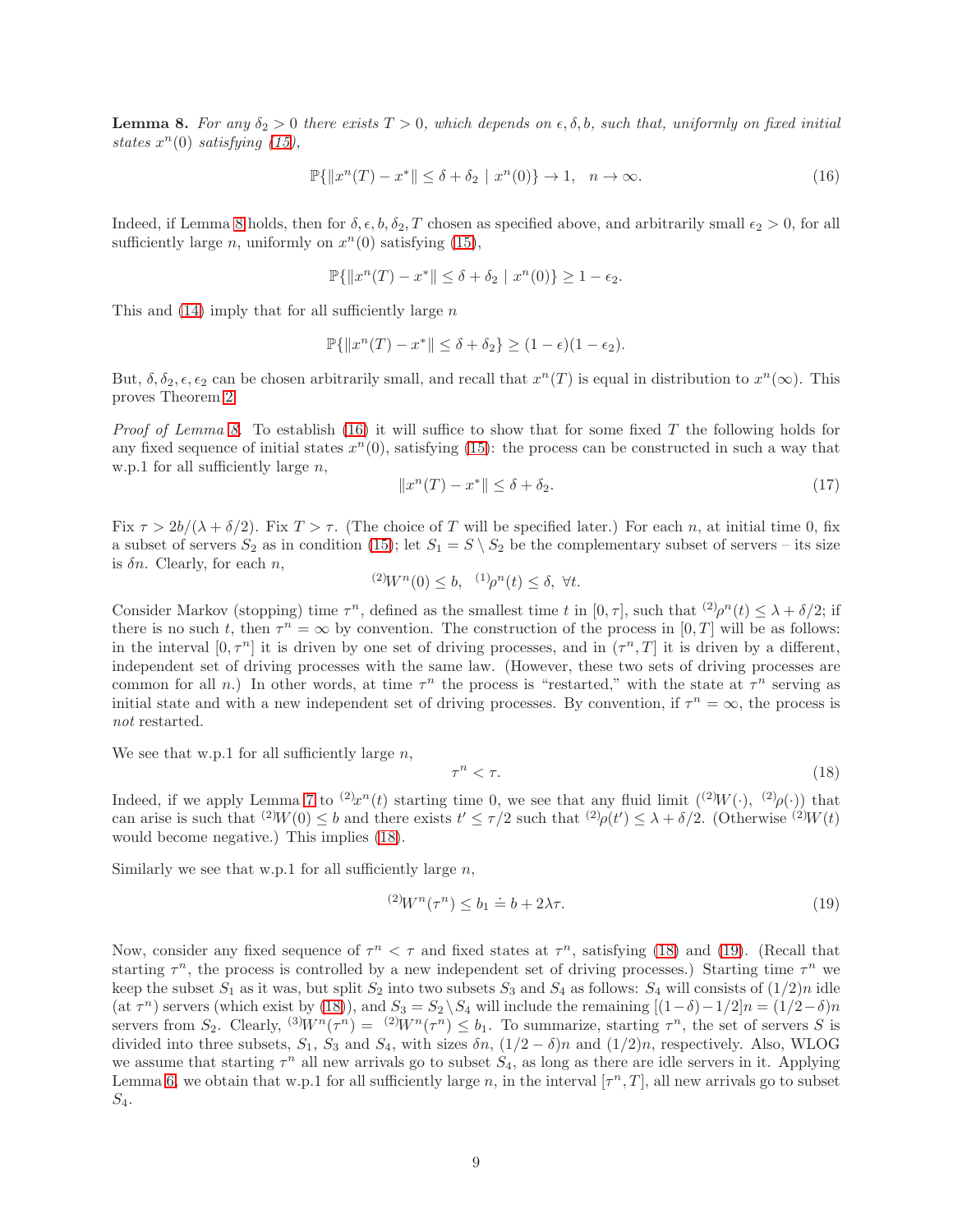We now specify the choice of T. It has to satisfy two conditions. First, it has to be large enough, so that for any  $t \geq T - \tau$ ,  $||x^{\uparrow}(t) - x^*|| \leq \delta_2/3$ . Second, it has to be large enough so that

$$
T - \tau > b_1/(\delta_2/3).
$$

Then applying Lemma [6](#page-7-5) and [\(8\)](#page-7-6), we obtain that w.p.1 for all sufficiently large  $n$ ,

$$
\|^{(4)}x^n(T) - x^* \| < \delta_2/2,
$$
\n
$$
^{(3)}\rho^n(T) < \delta_2/2;
$$

<span id="page-10-0"></span>this in turn implies  $(17)$ .  $\Box$ 

## 6 Generalizations

## 6.1 Renewal arrival process

The assumption that the arrival process is Poisson is made to simplify the exposition. Our main result, Theorem [2,](#page-4-0) and the analysis easily generalize to the case when the arrival process is renewal; in the  $n$ -th system the interarrival times are i.i.d., equal in distribution to  $A/n$ , where A is a positive random variable,  $\mathbb{E}A = 1/\lambda$ . (Mild assumptions on the interarrival time distribution are needed to make sure that the process is positive Harris recurrent. For example, it suffices that this distribution has an absolutely continuous component.) The common process state space contains an additional scalar variable  $u$ , which is the residual interarrival time; clearly  $u^n(\infty) \to 0$  as  $n \to \infty$ . The more general form of Theorem [2](#page-4-0) is as follows:

If  $\lambda < 1/2$ , then  $(u^n, x^n)(\infty) \Rightarrow (0, x^*)$ .

The construction of the uniform stochastic upper bound on a single server workload generalizes as follows. For each  $n$  the arrival process into a server, when it is busy, is dominated by a renewal process which is the thinned with probability  $1/n$  arrival process into the system. (In other words, as before, the dominating arrival process into a server, as long as the server remains busy, is such that every new arrival into the system goes to this server with probability  $1/n$ .) The interarrival times of this renewal process are i.i.d. with the distribution equal to that of a random variable  $A_n$ ; its mean is  $\mathbb{E}A_n = 1/\lambda$  for any n, but the distribution depends on n. However, as  $n \to \infty$ , the distribution of  $A_n$  converges to the exponential distribution. (This is a well known property that a thinned with probability  $1/n$  and sped up in time by factor n renewal process converges to Poisson process. And it is easy to check directly, since  $A_n$  is a sum of the geometrically distributed, with mean n, number of independent instances of  $A/n$ .) Then, for arbitrarily small  $\delta > 0$ , there exists a non-negative random variable  $A^{\delta}$ , such that  $1/\lambda - \delta \leq \mathbb{E} A^{\delta} \leq 1/\lambda$ , and the distribution of  $A^{\delta}$  is dominated by that of  $A_n$  for all sufficiently large n. (For example, if  $\tilde{A}$  has exponential distribution with mean  $1/\lambda$ , we can choose  $A^{\delta} = ((\overline{A} \wedge C) - \epsilon) \vee 0$ , where  $C > 0$  is large,  $\epsilon > 0$  is small, and  $\wedge$ ,  $\vee$  denote minimum and maximum, respectively.) We fix  $\delta > 0$  such that  $1/\lambda - \delta > 1$ , and then  $\mathbb{E}A^{\delta} > 1$ . For all large n, the renewal arrival process with interarrival times distributed as  $A^{\delta}$  (and then the arrival rate  $1/\mathbb{E}A^{\delta} < 1$ ), dominates (pathwise, using natural coupling) the arrival process into an individual server, as long as the server remains busy. Therefore, the workload during the busy period under interarrival times  $A^{\delta}$ , dominates that under interarrival times  $A_n$ . The rest of the construction of the uniform stochastic upper bound on a single server workload is same. And after this bound is established, the rest of the proof of the main result remains essentially same as well, with slight adjustments.

## 6.2 Biased routing when all servers busy

Examination of the proof of Theorem [2](#page-4-0) shows that the specific rule – uniform at random – for routing arriving customers when all servers are busy, is only used to obtain the process stability (positive Harris